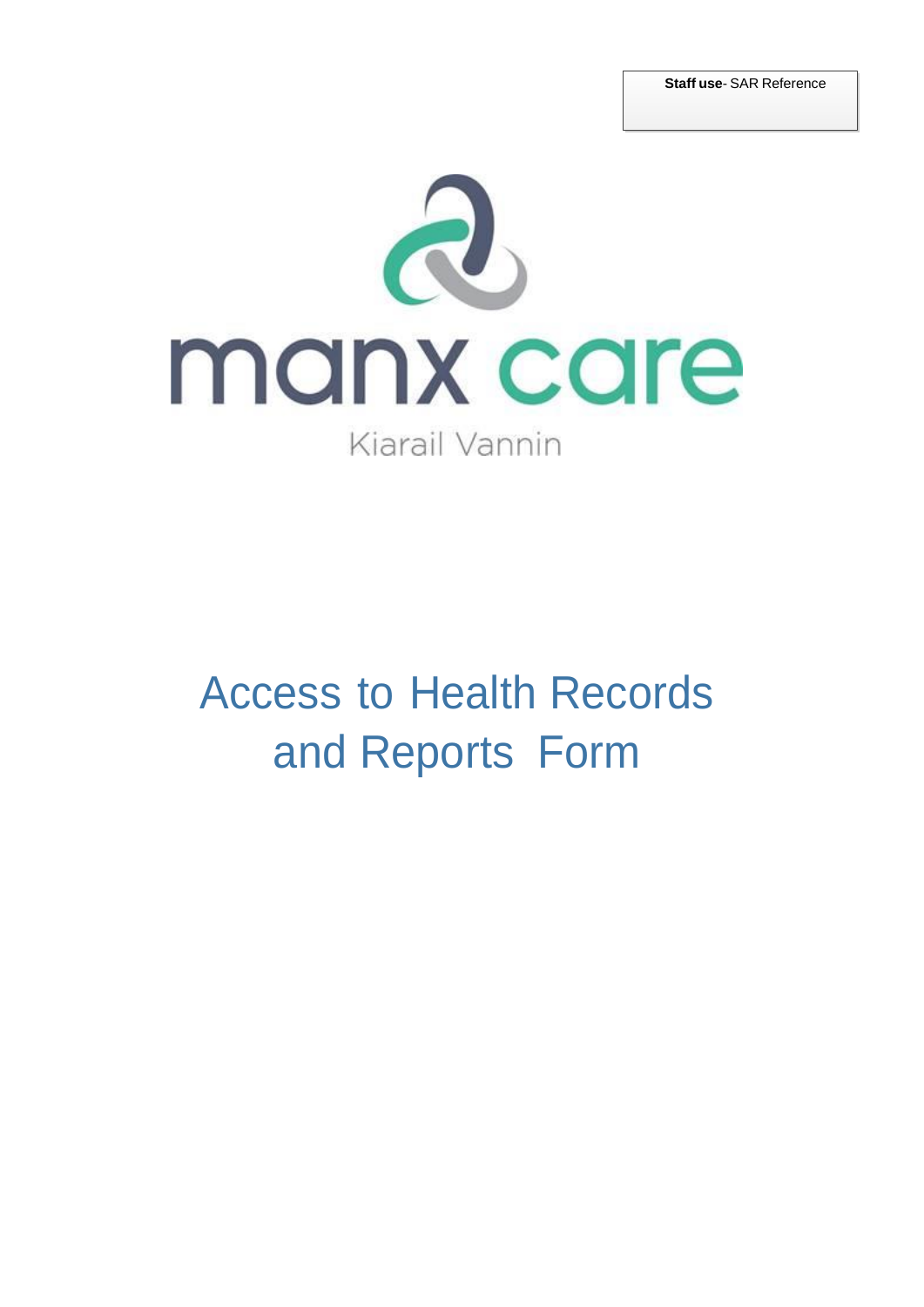### **Introduction**

The Access to Health Records Act 1993 provides a small cohort of people with a statutory right to apply for access to information contained within a deceased person's health record. These individuals are defined under the Act as 'the patient's personal representative'. Requests may also be considered if an individual can provide proof that a claim is being made arising from the patient's death.

# **How to apply**

We appreciate that this is likely to be a distressing time for relatives to the deceased, and we want to make the process of applying to see the relevant records as easy as possible.

Please complete this form and be sure to enclose/include all the requested information. If information is not provided, it will delay your response.

#### **Who can apply**

We are only able to disclose the record to the patient's personal representative (which is usually the executor or administrator of the deceased person's estate), or any person that can establish that they are seeking a claim, arising out of the patient's death.

Individuals requesting access to a deceased patient's health information should be able to demonstrate a legitimate purpose for the information to be disclosed.

#### **You will need to provide one of the following:**

| The Grant of probate           |
|--------------------------------|
| A Letter of Administration     |
| <b>Last Will and Testament</b> |

Or, if none of the above are in existence:

**The Contract of the Contract of the Contract of the Contract of the Contract of the Contract of the Contract o** A Marriage Certificate

 $\overline{\phantom{0}}$ A Birth Certificate  $\qquad \qquad$ 

Death Certificate

These should be provided as proof that you are entitled to access the records.

#### **What can Irequest?**

We will try our best to comply with what you request, so we would ask that you be as specific as possible regarding exactly which records you need. The law allows for the appropriate person to access records from 1993 onwards, with the exception of some exemptions, detailed below.

# **CanIbestoppedfromseeingsomerecords?**

Yes, in accordance with the Act, we will not disclose any information that the deceased patient has specifically requested to remain confidential. We will also be mindful not to disclose information that will cause physical or mental distress or detriment to any living individual.

Please note that Manx Care does not hold personal information indefinitely. It may be that some information has been destroyed in line with our Records Retention Policies.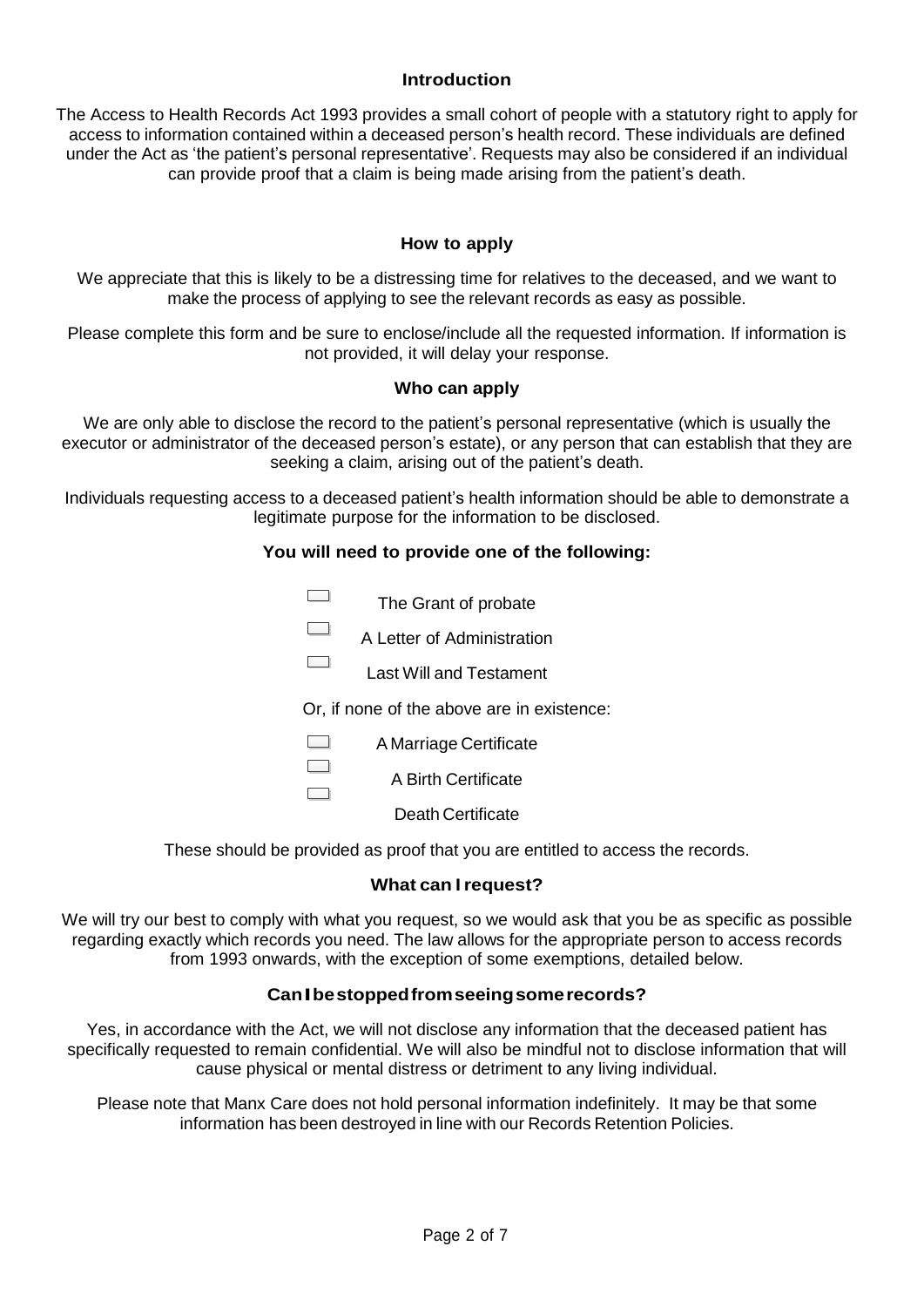# **Your Identification**

As well as providing proof that you are entitled to see the record, we also require proof of your identification. We need to see photographic identification (passport or driving licence), as well as proof of your current address (a bank statement or utility bill).

We will accept photocopies of your I.D, or you can call into Crookall House with your completed form, and the I.D will be copied for you.

**Fee**

There is no charge for these records.

However, if you require additional copies of the records, you will be charged an additional £5-40, depending on the number of pages that you want copied.

Please note that records will be given to you on an encrypted disc, unless otherwise specified.

#### **What happens next?**

Once we are satisfied with the application, and that you are eligible to receive the requested documents, we will send the request to the necessary consultants. We will always endeavour to complete your request within the time frame set out. Please be mindful that there may be occasions where it may take longer.

If the patient was treated by us in the past 40 days, we have 21 days to complete the process. If the patient was treated by us over 40 days previously, we have 40 days to complete the process.

The time limit to complete the process does not start until we have received your completed application, proof of your identification, proof that you are entitled to the records, and any necessary fees.

# **Contact details**

Following the death of a patient GP records are sent from the surgeries to Primary Care Services and can be accessed by including the request within this form.

For any queries, please contact the Information Governance team - this is also where you should send your application form.

#### Either by

Email- [DPO-ManxCare@gov.im](mailto:DPO-ManxCare@gov.im)

or

Information Governance Team Crookall House, Demesne Road, Douglas Isle of Man IM1 3QA

Contact numbers are

Tel: 651169 or Tel: 642621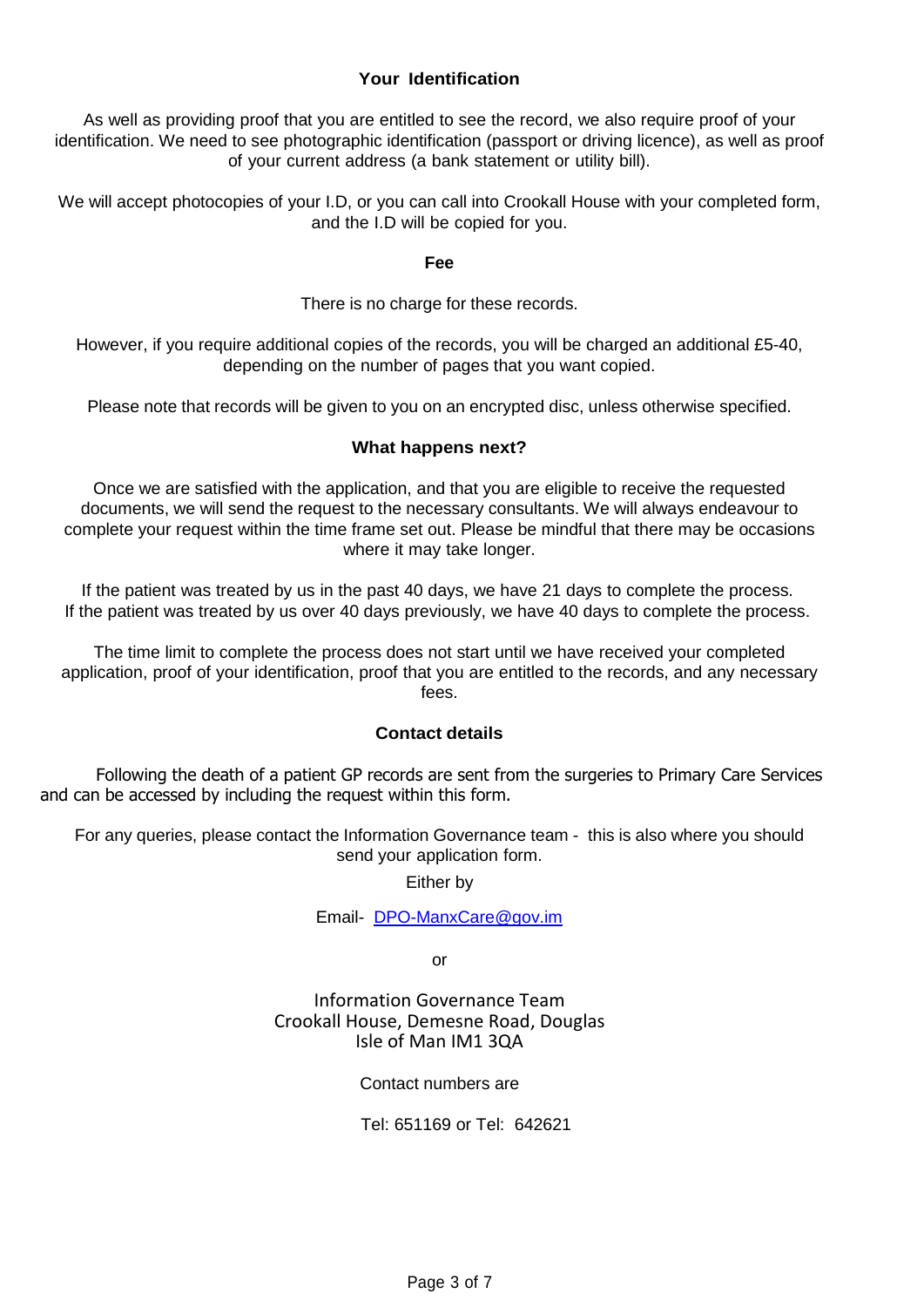|  |  |  |  | Details of the patient/ service user: |  |
|--|--|--|--|---------------------------------------|--|
|--|--|--|--|---------------------------------------|--|

| Title (please tick one):                                                                                             | Mrs<br>Miss<br>$\mathsf{M}\mathsf{r}$<br>Other (please state) |
|----------------------------------------------------------------------------------------------------------------------|---------------------------------------------------------------|
| Family Name/<br>Surname:                                                                                             |                                                               |
| Maiden, previous or<br>other name:                                                                                   |                                                               |
| First name (s):                                                                                                      |                                                               |
| <b>Current Address:</b>                                                                                              | Post<br>$code: \ldots$                                        |
| NHS Number if known                                                                                                  |                                                               |
| Hospital Number if<br>known                                                                                          |                                                               |
| Date of birth:                                                                                                       | //<br>Date of death:<br>//                                    |
| <b>Previous Address</b><br>(particularly the<br>address at the time<br>that the records are<br>being requested for): | Post<br>code:                                                 |
| Items provided to<br>prove that you are the<br>patient's personal<br>representative:                                 |                                                               |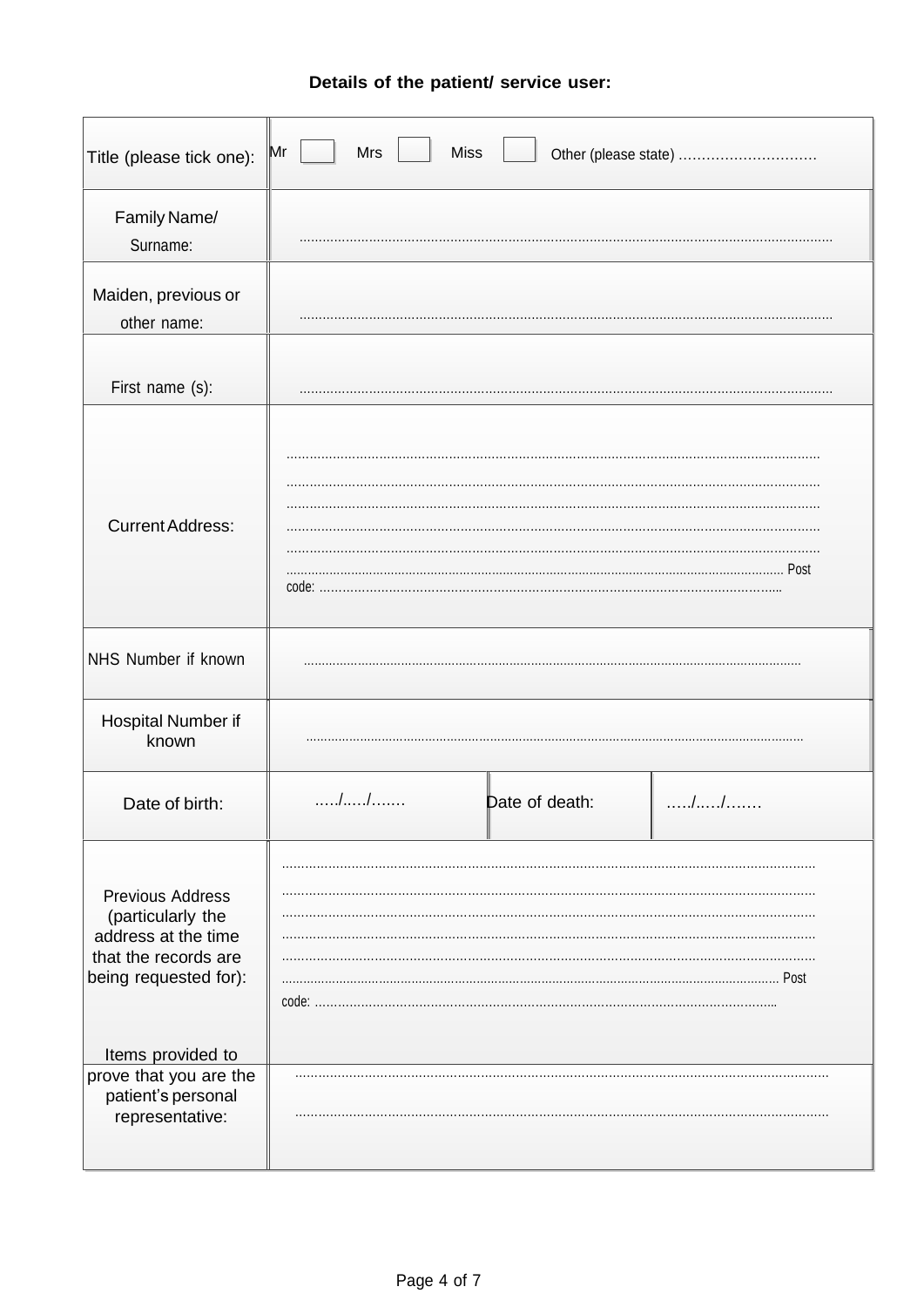# **Details of the records you wish to access:**

Please note that Manx Care does not hold personal information indefinitely. It may be that some information has been destroyed in line with retention policies.

| We will only send you the data that you have requested, if we hold it in our records.                                                                                                                                         |     |           |
|-------------------------------------------------------------------------------------------------------------------------------------------------------------------------------------------------------------------------------|-----|-----------|
| Please give as much information as you can to help us identify the records you are<br>particularly interested in, including details of any specific information that you would<br>like to know.                               |     |           |
| Describe the information that you seek, together with any other relevant information<br>e.g. Hospital ward/ specific dates attended/ any other information that will help us to<br>identify the information that you require. |     |           |
|                                                                                                                                                                                                                               |     |           |
|                                                                                                                                                                                                                               |     |           |
|                                                                                                                                                                                                                               |     |           |
|                                                                                                                                                                                                                               |     |           |
|                                                                                                                                                                                                                               |     |           |
|                                                                                                                                                                                                                               |     |           |
|                                                                                                                                                                                                                               |     |           |
|                                                                                                                                                                                                                               |     |           |
| Hospital attended:                                                                                                                                                                                                            |     |           |
| Dates attended:                                                                                                                                                                                                               |     |           |
| Department/<br><b>Speciality/Consultant</b>                                                                                                                                                                                   |     |           |
| Records relating to above episodes required? (Delete As Applicable)                                                                                                                                                           | Yes | <b>No</b> |
| X-rays relating to above episodes required? (Delete As Applicable)                                                                                                                                                            | Yes | <b>No</b> |
| Nursing records relating to above episodes required? (Delete As Applicable)<br>Yes<br><b>No</b>                                                                                                                               |     |           |
| Reports relating to above episodes required? (Delete As Applicable)                                                                                                                                                           | Yes | <b>No</b> |
| Other relevant<br>details:                                                                                                                                                                                                    |     |           |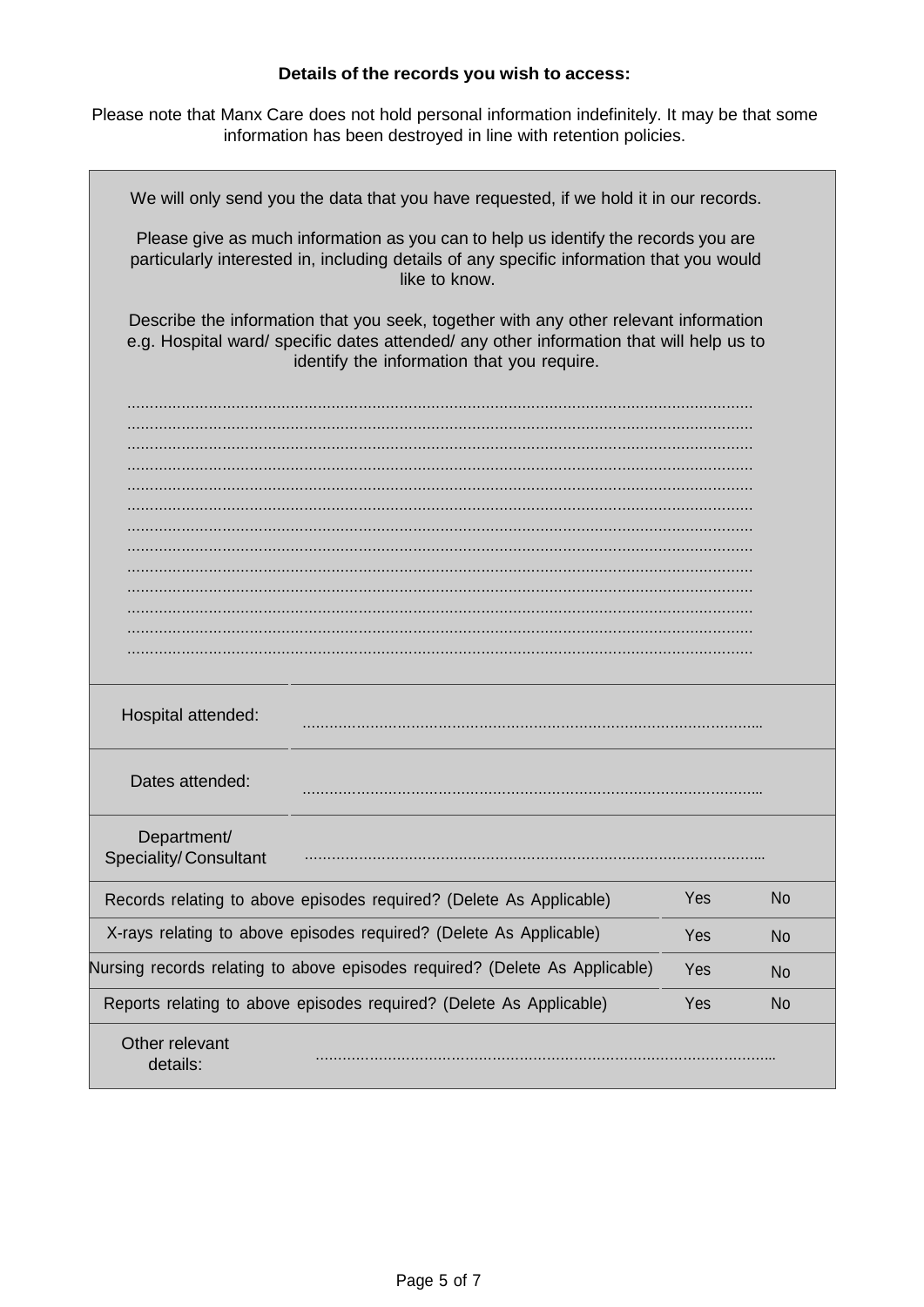

# **Your details**

| Title (please tick one): | Mr<br>Miss<br>Mrs<br>Other (please state) |
|--------------------------|-------------------------------------------|
| Family Name/             |                                           |
| Surname:                 |                                           |
| First name (s):          |                                           |
| Telephone number:        |                                           |
| Email Address:           |                                           |
|                          |                                           |
| <b>Current Address:</b>  |                                           |
|                          | ……………… Post                               |
| Form of I.D provided:    |                                           |
| Proof of address type:   |                                           |